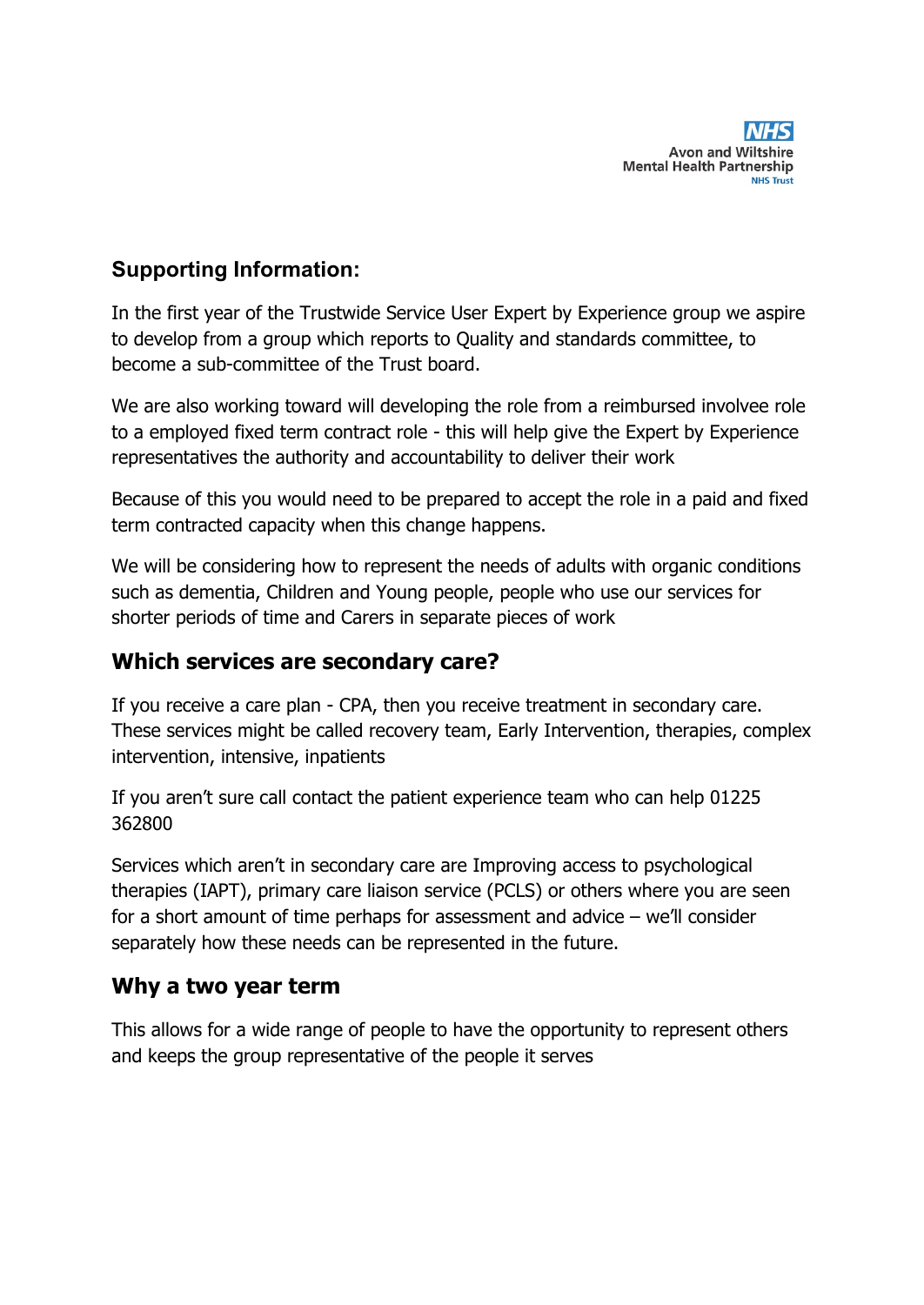## **Why current access**

We want to focus on the current experience of care and using this to influence the future

# **Key Dates:**

We'll provide an induction and training day in early September (before September 19th)

The Trust Annual General Meeting is On September 19<sup>th</sup> and we will publically launch the group

All meeting dates will be held at Trust Headquarters, Bath NHS House, Bath BA1 3QE

Arrival 1800 onwards; Start 1830 and Finish 2030

| 2 <sup>nd</sup> October 2019  | $1st$ April 2020               |
|-------------------------------|--------------------------------|
| 6 <sup>th</sup> November 2019 | 6 <sup>th</sup> May 2020       |
| 4 <sup>th</sup> December 2019 | 3rd June 2020                  |
| 8 <sup>th</sup> January 2020  | $1st$ July 2020                |
| 5 <sup>th</sup> February 2020 | 5 <sup>th</sup> August 2020    |
| 4 <sup>th</sup> March 2020    | 2 <sup>nd</sup> September 2020 |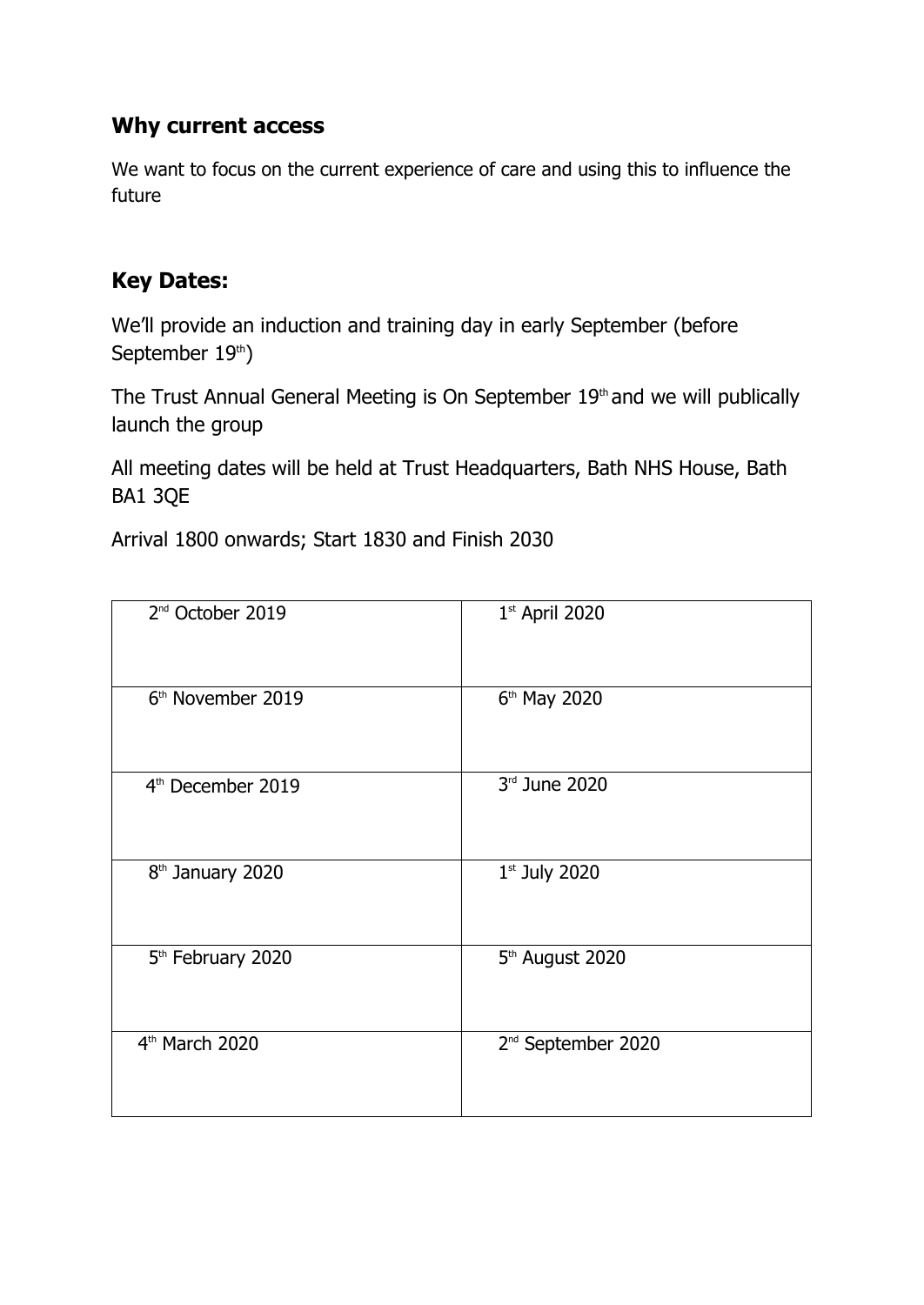### **Patient Experience team details**

Email: awp.patientexperienceteam@nhs.net

Telephone: 01225 362800

Office hours 0900-1630

Postal address: Patient Experience Team, Nursing and Quality, Bath NHS House, Bath BA1 3QE

# **Local Involvement Coordinators details**

| <b>Involvement Co-ordinators</b> |                 |                                 |               |                |
|----------------------------------|-----------------|---------------------------------|---------------|----------------|
| <b>First Name</b>                | <b>Surname</b>  | <b>Email</b>                    | <b>Mobile</b> | Area           |
| <u>Ivor</u>                      | Bermingham      | i.bermingham@nhs.net            | 07887 756110  | Swindon        |
| Teresa                           | <b>Bridges</b>  | teresa.bridges@nhs.net          | 07827 825950  | Wiltshire      |
| Stephen                          | <b>Budd</b>     | stephenbudd@nhs.net             | 07788 415435  | N. Somerset    |
| Nicola                           | <b>Burchill</b> | nicola.burchill1@nhs.net        | 07703 382159  | S. Glos        |
| Stephanie                        | Hares           | awp.bristolsuinvolvement@nhs.ne | 07816 491784  | <b>Bristol</b> |
| Marcella                         | Maloney         |                                 |               | <b>Bristol</b> |
| Lilliana                         | Rawlings        | l.rawlings@nhs.net              | 07917 210187  | <b>BaNES</b>   |
| Penny                            | Stanbury        | p.stanbury@nhs.net              | 07833 046963  | Specialised    |
| Luisa                            | Suarez          | luisa.suarez@nhs.net            | 07825 844357  | Secure         |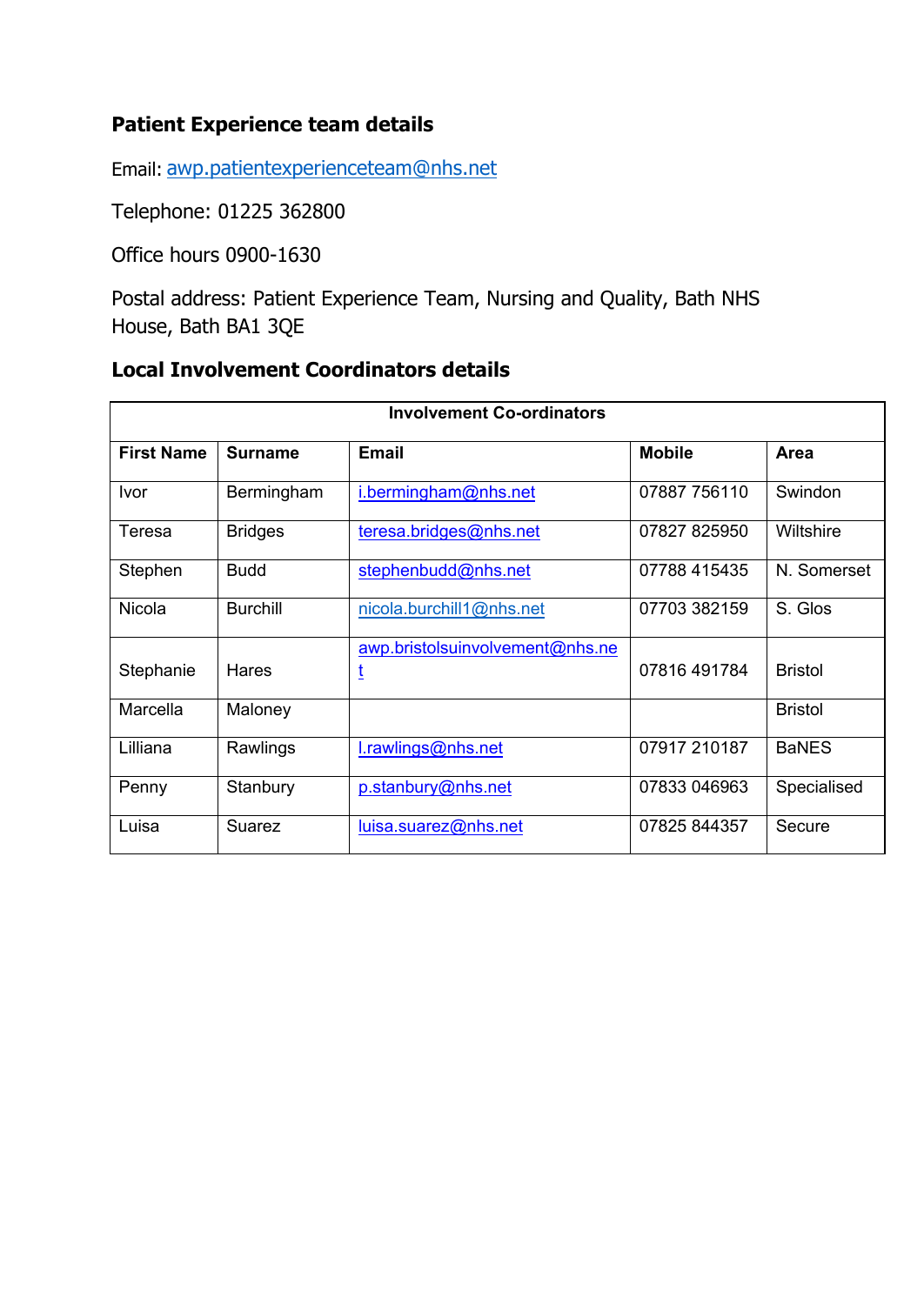### **How to Apply**

### **Applications close: Wednesday August 7th**

Online: Complete the attached form and send to the Patient experience team inbox awp.patientexperienceteam@nhs.net you will receive a reply to confirm we have received your form.

By Post: Either print your own form or request a paper copy from us (allow time for delivery)

Please complete all details in the application form, without the full information we might not be able to consider your application

Please send it by post to:

The Patient Experience Team - Nursing and Quality

Avon and Wiltshire Mental health Partnership NHS Trust

Bath NHS House

**Bath** 

Ba1 3qe

For postal applications only: Ideally we need to receive your application by August  $7<sup>th</sup>$ . But we will consider applications which are post marked with the date August  $7<sup>th</sup>$  if they are sent first class.

This allows them to be delivered on August  $8<sup>th</sup>$  and included in the process where we decide who to invite for interview – which is called shortlisting.

We won't be able to consider applications that don't arrive in time to be shortlisted.

(Please be aware of your post box last collection time)

Your Locality Involvement Coordinator will be able to provide help as can the Patient experience team on 01225 362800

If you need help with your application or want to ask a question, please get in touch as soon as possible – we expect to be answering questions from a lot of people, we can't guarantee to be immediately available. We will do our best to provide an answer as soon as possible.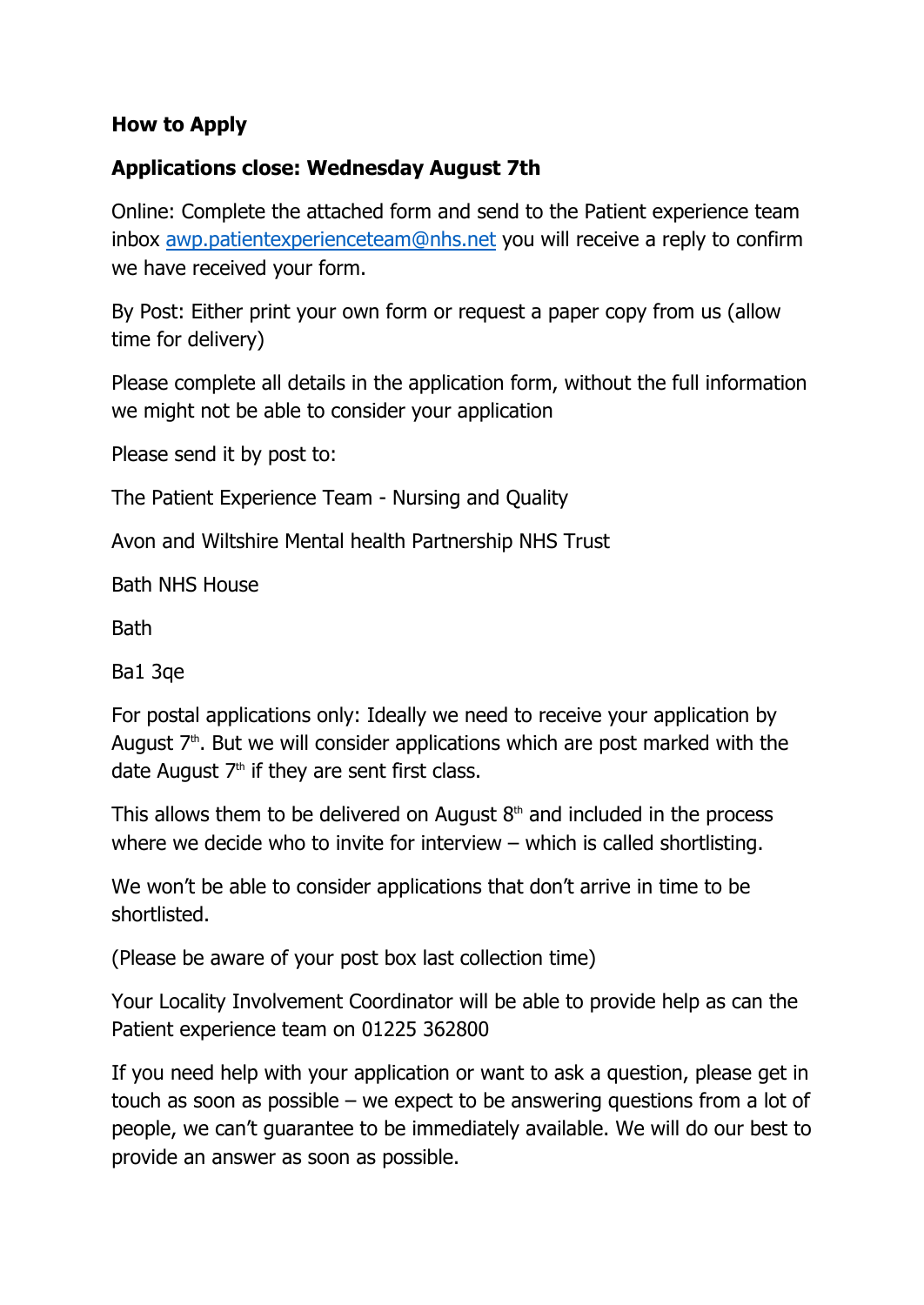If you require an alternative version of the application form such as large print please contact us via awp.patientexperienceteam@nhs.net or 01225 362800

## **What happens next?**

We will respond to all applications to let you know if we can offer you an interview.

We expect to do this on Friday  $9<sup>th</sup>$  August

If you sent you application via email, we will let you know by the email address you provide on the application form

If you have sent a paper copy and we are able to offer you an interview we will phone you on Friday 9th August between 1000 and 1500

If you sent a paper copy and we aren't able to offer you an interview, we will send you a letter by Friday 9<sup>th</sup> August at the latest, by first class post.

The Interview dates are Wednesday  $21<sup>st</sup>$  August and Thursday  $22<sup>nd</sup>$  August at Bath NHS House in Bath. We are able to offer a small number of early evening interviews on the  $21<sup>st</sup>$  for people whose employment or responsibilities prevents attendance in the day time.

The interview will be with three people, and last around 30 mins.

We will provide more details to those we are able to offer interviews too and have a phone call before the day. We will offer help and support to prepare for your interview if you would like.

We will pay your travel expenses for the interview.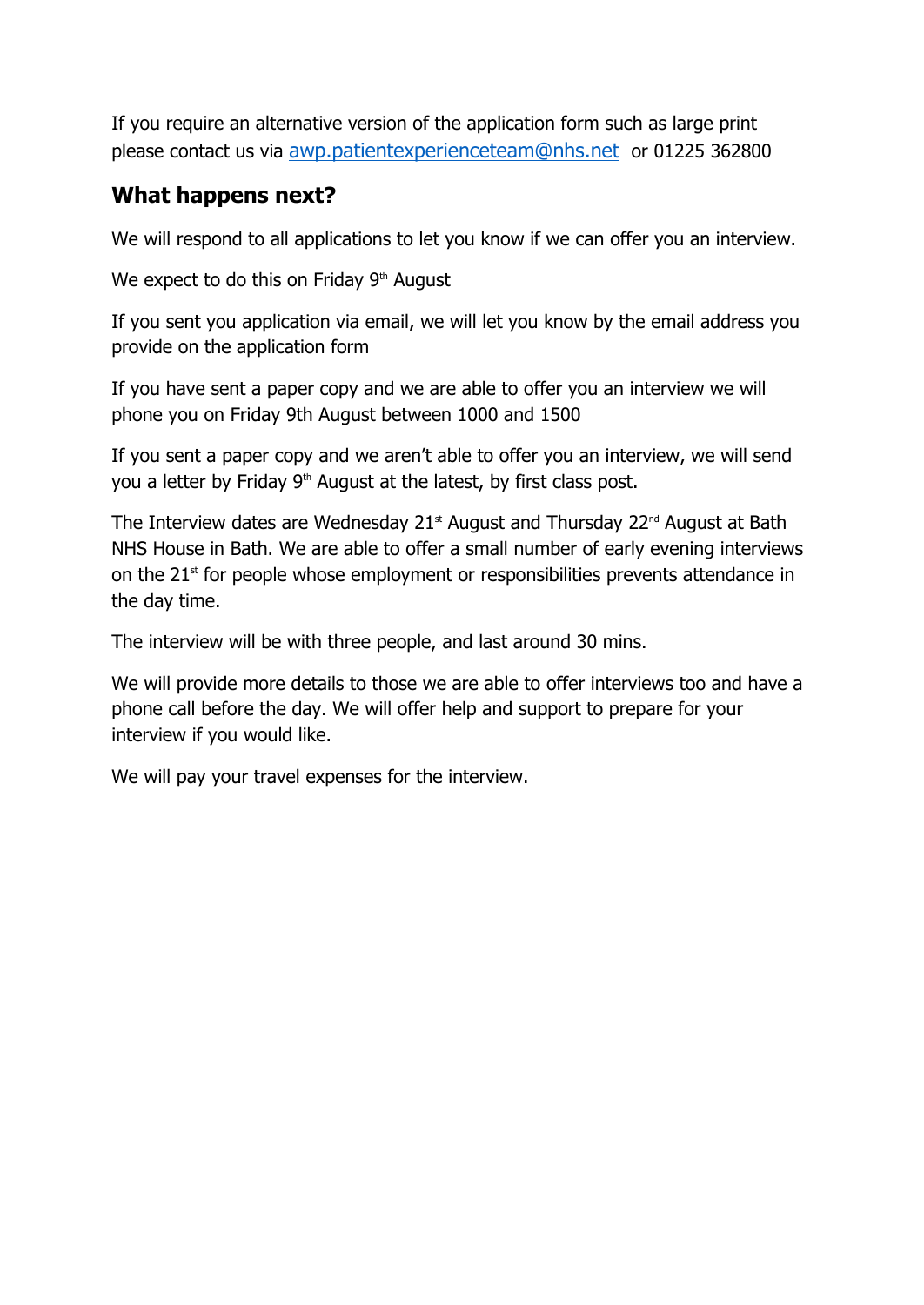### **Reimbursement and Expenses:**

This role will be reimbursed at £18 an hour, with an expectation of 6-8 hours a month. Two of these hours will be spent at the monthly evening meeting.

Travel expenses are paid cash at the rates below, on the day.

Parking is available at Bath NHS House.

|                | <b>TRAVEL CLAIMS ALLOWABLE</b>                                                                                                                                         |  |  |
|----------------|------------------------------------------------------------------------------------------------------------------------------------------------------------------------|--|--|
| <b>Mode</b>    | Amount that can be claimed                                                                                                                                             |  |  |
| Car            | 40p per mile                                                                                                                                                           |  |  |
| Passenger      | Additional 5p per mile                                                                                                                                                 |  |  |
| Motorbike      | 25 p per mile                                                                                                                                                          |  |  |
| <b>Bicycle</b> | 15 p per mile                                                                                                                                                          |  |  |
| <b>Train</b>   | Standard class fare. We'll need a copy of the ticket or receipt                                                                                                        |  |  |
| <b>Bus</b>     | Fare. We'll need a copy of the ticket or receipt                                                                                                                       |  |  |
| Taxi           | Where public transport isn't a realistic option or if you have a access<br>requirements that require a Taxi, please contact to arrange a<br>booking using our account. |  |  |

#### **DBS:**

Applicants who are successful at interview will need to have an enhanced DBS check.

If you do have convictions, cautions, reprimands or final warnings: Having a disclosure doesn't automatically prevent you from being offered the role - we'll look at your case and it will be considered on an individual basis dependent on the circumstances and nature of what happened

All information will be treated with the strictest of confidence; however not to telling us about convictions, cautions, reprimands or final warnings could mean we aren't able to offer you a role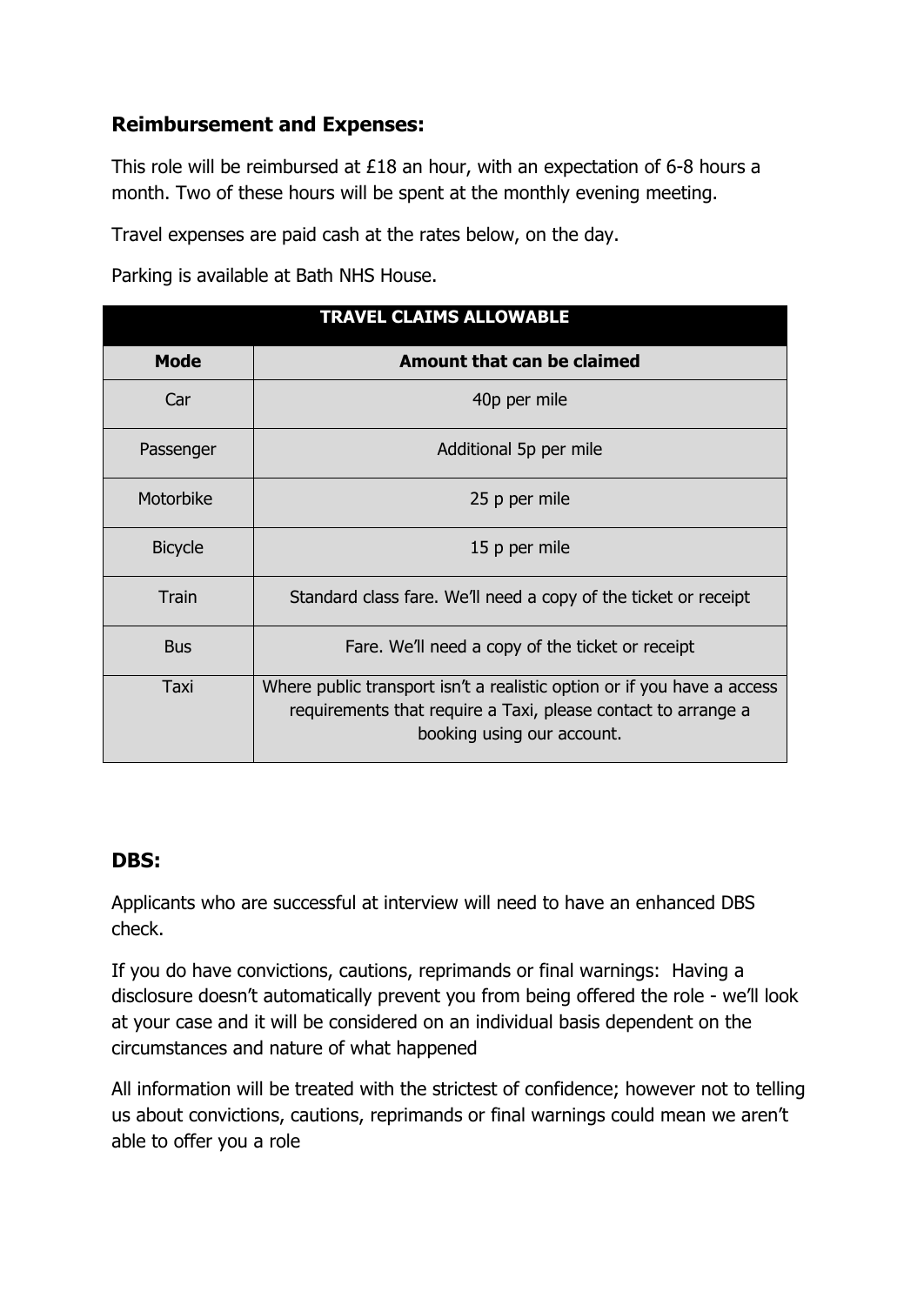#### **Benefit Claimants**

This is a reimbursed opportunity, which we hope will become a paid, fixed term contract job. So this may affect any benefits that you receive, and/or your income tax or student loans.

AWP staff aren't able help to fill out any benefits forms. However, we can signpost you to people that can help; such as https://www.citizensadvice.org.uk/

If you need help filling in the questionnaire, you can:

• ask a friend, relative, carer or support worker to help you

• call Jobcentre Plus on 0345 608 8545. They can arrange for someone to talk you through the questions over the phone.

If you want more information about permitted work, please visit www.gov.uk We provide a monthly payslip which can be used to evidence payments



# **The Trust:**